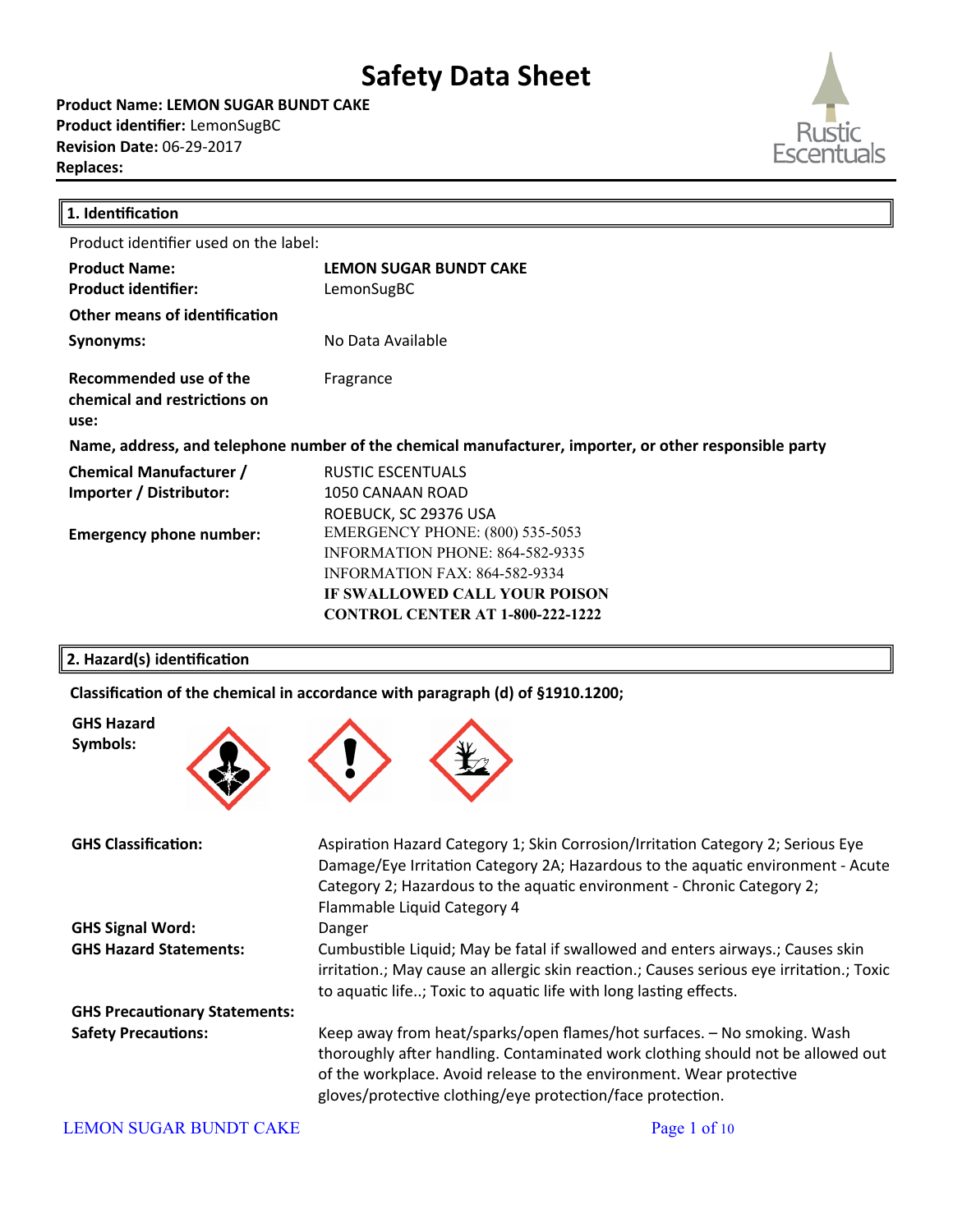**Product Name: LEMON SUGAR BUNDT CAKE**

**Product identifier:** LemonSugBC **Revision Date:** 06-29-2017 **Replaces:** 



| <b>First Aid Measures:</b><br>Storage: | IF SWALLOWED: Immediately call a POISON CENTER/doctor/ IF ON SKIN: Wash<br>with plenty of soap and water. IF IN EYES: Rinse cautiously with water for several<br>minutes. Remove contact lenses, if present and easy to do. Continue rinsing. Do<br>NOT induce vomiting. If skin irritation occurs: Get medical advice/attention. If skin<br>irritation or rash occurs: Get medical advice/attention. If eye irritation persists: Get<br>medical advice/attention. Take off contaminated clothing and wash before reuse.<br>Wash contaminated clothing before reuse. In case of fire: Use extinguishing media<br>listed in Section 5 of the SDS to extinguish. Collect spillage.<br>Store in a well-ventilated place. Keep cool. Store locked up. |
|----------------------------------------|---------------------------------------------------------------------------------------------------------------------------------------------------------------------------------------------------------------------------------------------------------------------------------------------------------------------------------------------------------------------------------------------------------------------------------------------------------------------------------------------------------------------------------------------------------------------------------------------------------------------------------------------------------------------------------------------------------------------------------------------------|
| Disposal:                              | Dispose of contents/container in accordance with<br>local/regional/national/international regulation for hazardous wastes.                                                                                                                                                                                                                                                                                                                                                                                                                                                                                                                                                                                                                        |
|                                        |                                                                                                                                                                                                                                                                                                                                                                                                                                                                                                                                                                                                                                                                                                                                                   |

| 3. Composition/information on ingredients                |                                                   |                            |
|----------------------------------------------------------|---------------------------------------------------|----------------------------|
| <b>Chemical Component:</b>                               | <b>CAS number and other</b><br>unique identifiers | % (or range) of ingredient |
| Cyclohexene, 1-methyl-4-(1-                              | 5989-27-5                                         | $10 - 30$                  |
| methylethenyl)-, (R)-                                    |                                                   |                            |
| CITRAL 95 - C-1161                                       | 5392-40-5                                         | $10 - 30$                  |
| 2,6-Octadien-1-ol, 3,7-dimethyl-,<br>$(2E) -$            | $106 - 24 - 1$                                    | $1 - 5$                    |
| Bicyclo[3.1.1]hept-2-ene, 2,6,6-<br>trimethyl-, (1S,5S)- | 7785-26-4                                         | $1 - 5$                    |
| 1,6-Octadien-3-ol, 3,7-dimethyl-, 3-                     | 115-95-7                                          | $1 - 5$                    |
| acetate                                                  |                                                   |                            |
| 1,6-Octadien-3-ol, 3,7-dimethyl-                         | 78-70-6                                           | $1 - 5$                    |
| 3-Cyclohexene-1-methanol,                                | $98 - 55 - 5$                                     | $0.5 - 1.5$                |
| .alpha.,.alpha.,4-trimethyl-                             |                                                   |                            |
| 2,6-Octadien-1-ol, 3,7-dimethyl-, 1-<br>acetate, (2E)-   | 105-87-3                                          | $0.5 - 1.5$                |
| Benzoic acid, phenylmethyl ester                         | 120-51-4                                          | $0.5 - 1.5$                |
| 2,6-Octadien-1-ol, 3,7-dimethyl-,                        | 106-25-2                                          | $0.1 - 1$                  |
| (2Z)-                                                    |                                                   |                            |
| 6-Octen-1-ol, 3,7-dimethyl-                              | 106-22-9                                          | $0.1 - 1$                  |
| Ethyl methylphenylglycidate                              | 77-83-8                                           | $0.1 - 1$                  |
| Cyclohexanepropanoic acid, 2-                            | 2705-87-5                                         | $0.1 - 1$                  |
| propen-1-yl ester                                        |                                                   |                            |
| 6-Octenal, 3,7-dimethyl-                                 | 106-23-0                                          | $0.1 - 1$                  |

**The specific chemical identity and/or exact percentage (concentration) of composition has been withheld as a trade secret.**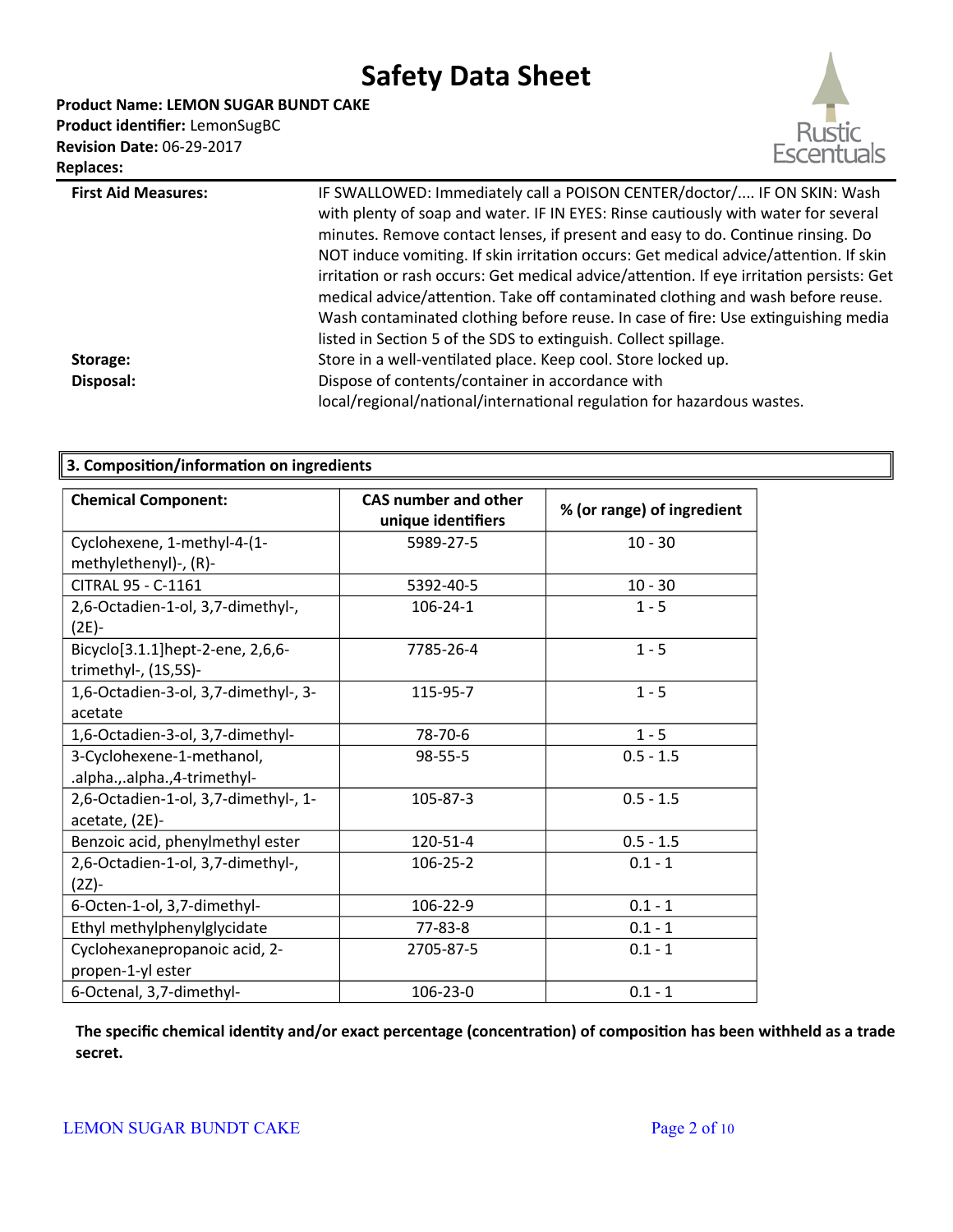

### **4. First-aid measures**

Description of necessary measures, subdivided according to the different routes of exposure, i.e., inhalation, skin and eye contact, and ingestion:

| <b>Eye Contact:</b>                                 | Flush eyes with plenty of water for at least 20 minutes retracting<br>eyelids often. Tilt the head to prevent chemical from transferring to |
|-----------------------------------------------------|---------------------------------------------------------------------------------------------------------------------------------------------|
|                                                     | the uncontaminated eye. Get immediate medical attention.                                                                                    |
| <b>Skin Contact:</b>                                | Wash with soap and water. Remove contaminated clothing and                                                                                  |
|                                                     | launder. Get medical attention if irritation develops or persists.                                                                          |
| Inhalation:                                         | Remove to fresh air. If breathing is difficult, have a trained                                                                              |
|                                                     | individual administer oxygen. If not breathing, give artificial                                                                             |
|                                                     | respiration and have a trained individual administer oxygen. Get                                                                            |
|                                                     | medical attention immediately                                                                                                               |
| Ingestion:                                          | Do not induce vomiting and seek medical attention immediately.                                                                              |
|                                                     | Drink two glasses of water or milk to dilute. Provide medical care                                                                          |
|                                                     | provider with this MSDS.                                                                                                                    |
| Most important symptoms/effects, acute and delayed: |                                                                                                                                             |

Most important symptoms/effects, acute and delayed:

| <b>Most important</b><br>symptoms/effects (Acute):                                          | No Data Available                             |
|---------------------------------------------------------------------------------------------|-----------------------------------------------|
| <b>Most important</b><br>symptoms/effects (Delayed):                                        | No Data Available                             |
| Indication of immediate<br>medical attention and special<br>treatment needed, if necessary: | No additional first aid information available |

### **5. Fire-fighting measures**

Suitable (and unsuitable) extinguishing media:

| Suitable extinguishing media:   | Use alcohol resistant foam, carbon dioxide, or dry chemical<br>extinguishing agents. Water may be ineffective but water spray can<br>be used extinguish a fire if swept across the base of the flames.<br>Water can absorb heat and keep exposed material from being<br>damaged by fire. |
|---------------------------------|------------------------------------------------------------------------------------------------------------------------------------------------------------------------------------------------------------------------------------------------------------------------------------------|
| Unsuitable extinguishing media: | No Data Available                                                                                                                                                                                                                                                                        |
|                                 | Specific hazards arising from the chemical (e.g., nature of any hazardous combustion products):                                                                                                                                                                                          |

| <b>Flammability Summary:</b> | Combustible                                                           |
|------------------------------|-----------------------------------------------------------------------|
| Fire and/or Explosion        | Vapors may be ignited by sparks, flames or other sources of ignition  |
| Hazards:                     | if material is above the flash point giving rise to a fire (Class B). |
|                              | Vapors are heavier than air and may travel to a source of ignition    |
|                              | and flash back. Combustible Liquid. Can form explosive mixtures at    |
|                              | temperatures at or above the flash point.                             |
|                              | Empty containers that retain product residue (liquid, solid/sludge,   |

#### LEMON SUGAR BUNDT CAKE Page 3 of 10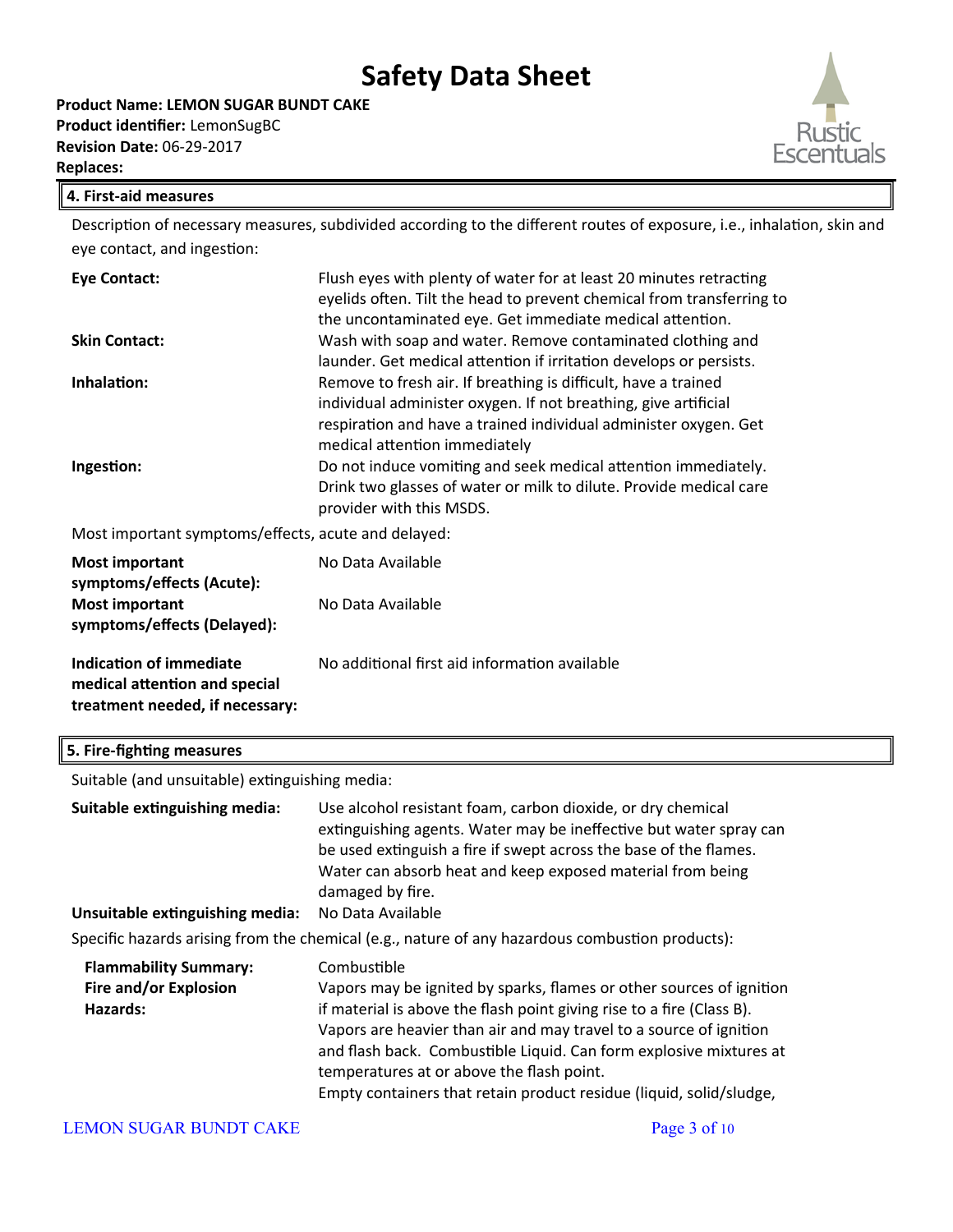**Product Name: LEMON SUGAR BUNDT CAKE Product identifier:** LemonSugBC **Revision Date:** 06-29-2017

**Replaces:** 



| <b>Hazardous Combustion</b><br><b>Products:</b><br>Special protective equipment<br>and precautions for fire-<br>fighters:                       | or vapor) can be dangerous. Do not pressurize, cut, weld, braze,<br>solder, drill, grind, or expose container to heat, flame, sparks, static<br>electricity, or other sources of ignition. Any of these actions can<br>potentially cause an explosion that may lead to injury or death.<br>Container may explode in heat of fire.<br>Carbon Oxides, Carbon monoxide<br>Do not enter fire area without proper protection including self-<br>contained breathing apparatus and full protective equipment. Fight<br>fire from a safe distance and a protected location due to the<br>potential of hazardous vapors and decomposition products.<br>Flammable component(s) of this material may be lighter than water<br>and burn while floating on the surface. |
|-------------------------------------------------------------------------------------------------------------------------------------------------|-------------------------------------------------------------------------------------------------------------------------------------------------------------------------------------------------------------------------------------------------------------------------------------------------------------------------------------------------------------------------------------------------------------------------------------------------------------------------------------------------------------------------------------------------------------------------------------------------------------------------------------------------------------------------------------------------------------------------------------------------------------|
| 6. Accidental release measures                                                                                                                  |                                                                                                                                                                                                                                                                                                                                                                                                                                                                                                                                                                                                                                                                                                                                                             |
| Personal precautions,<br>protective equipment, and<br>emergency procedures:<br><b>Methods and materials for</b><br>containment and cleaning up: | No health affects expected from the clean-up of this material if<br>contact can be avoided. Follow personal protective equipment<br>recommendations found in Section VIII of this MSDS<br>No special spill clean-up considerations. Collect and discard in<br>regular trash.                                                                                                                                                                                                                                                                                                                                                                                                                                                                                |
| 7. Handling and storage                                                                                                                         |                                                                                                                                                                                                                                                                                                                                                                                                                                                                                                                                                                                                                                                                                                                                                             |
| <b>Precautions for safe handling:</b>                                                                                                           | Mildly irritating material. Avoid unnecessary exposure. As with all<br>chemicals, good industrial hygiene practices should be followed<br>when handling this material. Avoid contact with material, avoid<br>breathing dusts or fumes, use only in a well ventilated area. Wash<br>thoroughly after handling Do not get in eyes, on skin and clothing<br>Use spark-proof tools and explosion-proof equipment Ground and<br>bond containers when transferring material "Empty" containers<br>retain product residue (liquid and/or vapor) and can be dangerous.                                                                                                                                                                                              |
| Conditions for safe storage, including any incompatibilities                                                                                    |                                                                                                                                                                                                                                                                                                                                                                                                                                                                                                                                                                                                                                                                                                                                                             |
| <b>Conditions for safe storage:</b>                                                                                                             | Store in a cool dry place. Isolate from incompatible materials. Store<br>in a cool place in original container and protect from sunlight Keep<br>away from heat, sparks, and flame Do not store near combustible<br>materials Keep container closed when not in use Keep away from<br>sources of ignition                                                                                                                                                                                                                                                                                                                                                                                                                                                   |
| <b>Materials to Avoid/Chemical</b><br>Incompatibility:                                                                                          | Strong oxidizing agents Acid chlorides Acid anhydrides                                                                                                                                                                                                                                                                                                                                                                                                                                                                                                                                                                                                                                                                                                      |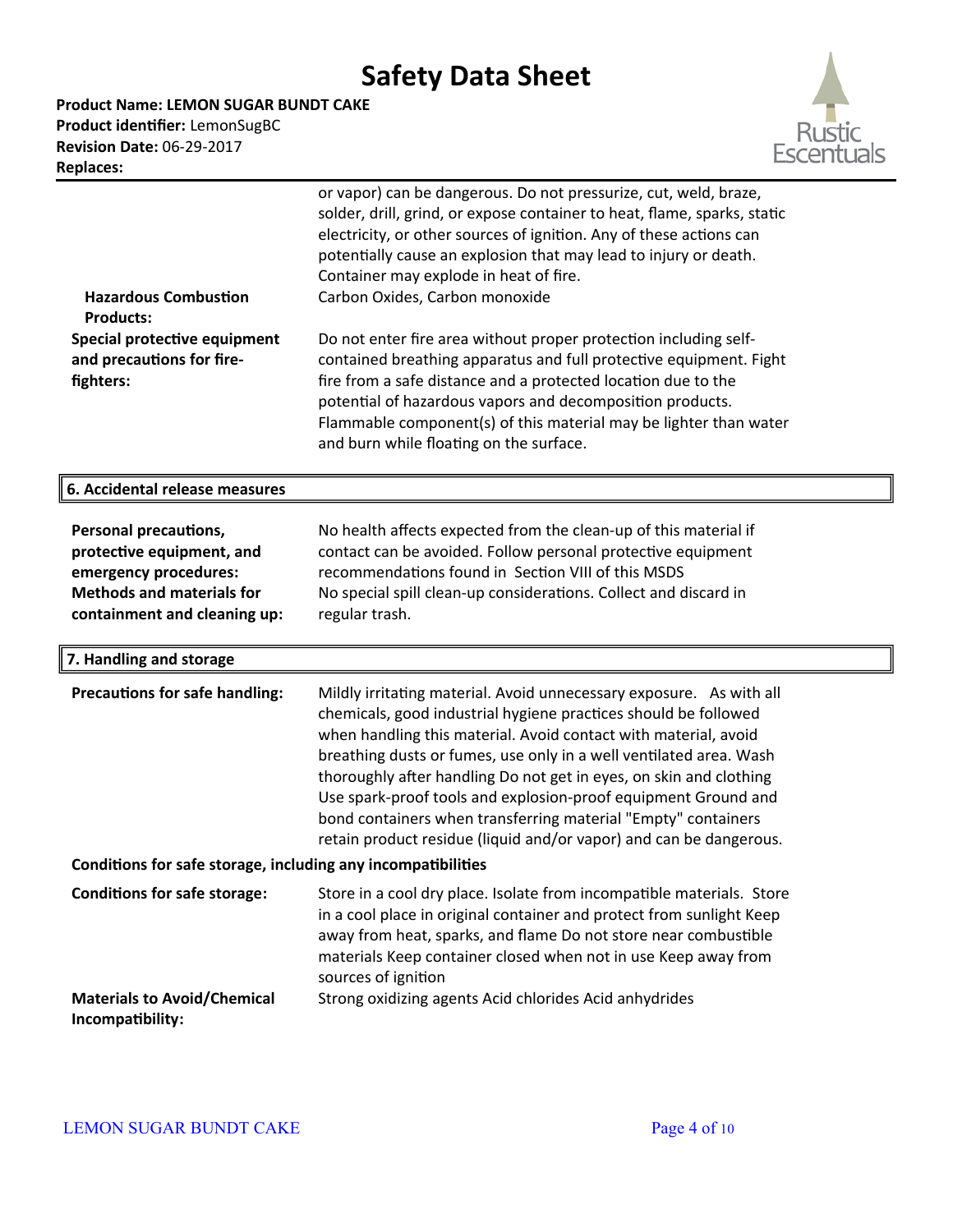**Product Name: LEMON SUGAR BUNDT CAKE Product identifier:** LemonSugBC **Revision Date:** 06-29-2017 **Replaces:** 



#### **8. Exposure controls/personal protection**

OSHA permissible exposure limit (PEL), American Conference of Governmental Industrial Hygienists (ACGIH) Threshold Limit Value (TLV), and any other exposure limit used or recommended by the chemical manufacturer, importer, or employer preparing the safety data sheet, where available:

| <b>Chemical Component</b>                                              | <b>ACGIH TLV-TWA</b>              | <b>ACGIH STEL</b>                                                                                                                                                                                                                                                                                                                                                                                                                                                                                                                                                      | <b>OSHA PEL</b> |
|------------------------------------------------------------------------|-----------------------------------|------------------------------------------------------------------------------------------------------------------------------------------------------------------------------------------------------------------------------------------------------------------------------------------------------------------------------------------------------------------------------------------------------------------------------------------------------------------------------------------------------------------------------------------------------------------------|-----------------|
| No Data Available                                                      |                                   |                                                                                                                                                                                                                                                                                                                                                                                                                                                                                                                                                                        |                 |
| <b>Appropriate engineering</b><br>controls:                            | below recommended exposure limits | No exposure limits exist for the constituents of this product. Use<br>local exhaust ventilation or other engineering controls to minimize<br>exposures and maintain operator comfort. Engineering controls<br>must be designed to meet the OSHA chemical specific standard in<br>29 CFR 1910. Explosion proof exhaust ventilation should be used.<br>Facilities storing or using this material should be equipped with an<br>eyewash and safety shower. Use process enclosures, local exhaust<br>ventilation, or other engineering controls to control airborne levels |                 |
| Individual protection measures, such as personal protective equipment: |                                   |                                                                                                                                                                                                                                                                                                                                                                                                                                                                                                                                                                        |                 |
| <b>Respiratory Protection:</b>                                         | conditions of use.                | Respiratory protection may be required to avoid overexposure<br>when handling this product. General or local exhaust ventilation is<br>the preferred means of protection. Use a respirator if general room<br>ventilation is not available or sufficient to eliminate symptoms.<br>Follow a respiratory protection program that meets 29 CFR<br>1910.134 and ANSI Z88.2 requirements whenever work place<br>conditions warrant the use of a respirator. Respiratory protection<br>may be required in addition to ventilation depending upon                            |                 |
| <b>Eye Protection:</b>                                                 | and a Face shield                 | Wear chemically resistant safety glasses with side shields when<br>handling this product. Do not wear contact lenses. Wear goggles                                                                                                                                                                                                                                                                                                                                                                                                                                     |                 |
| <b>Skin Protection:</b>                                                |                                   | Wear protective gloves. Inspect gloves for chemical break-through<br>and replace at regular intervals. Clean protective equipment<br>regularly. Wash hands and other exposed areas with mild soap and<br>water before eating, drinking, and when leaving work Where<br>contact is likely, wear chemical resistant gloves, a chemical suit,<br>rubber boots, and chemical safety goggles plus a face shield                                                                                                                                                             |                 |
| Gloves:                                                                | No information available          |                                                                                                                                                                                                                                                                                                                                                                                                                                                                                                                                                                        |                 |
| <b>Respiratory Protection:</b>                                         |                                   | Respiratory protection may be required to avoid overexposure<br>when handling this product. General or local exhaust ventilation is<br>the preferred means of protection. Use a respirator if general room<br>ventilation is not available or sufficient to eliminate symptoms.<br>Follow a respiratory protection program that meets 29 CFR<br>1910.134 and ANSI Z88.2 requirements whenever work place                                                                                                                                                               |                 |

#### LEMON SUGAR BUNDT CAKE Page 5 of 10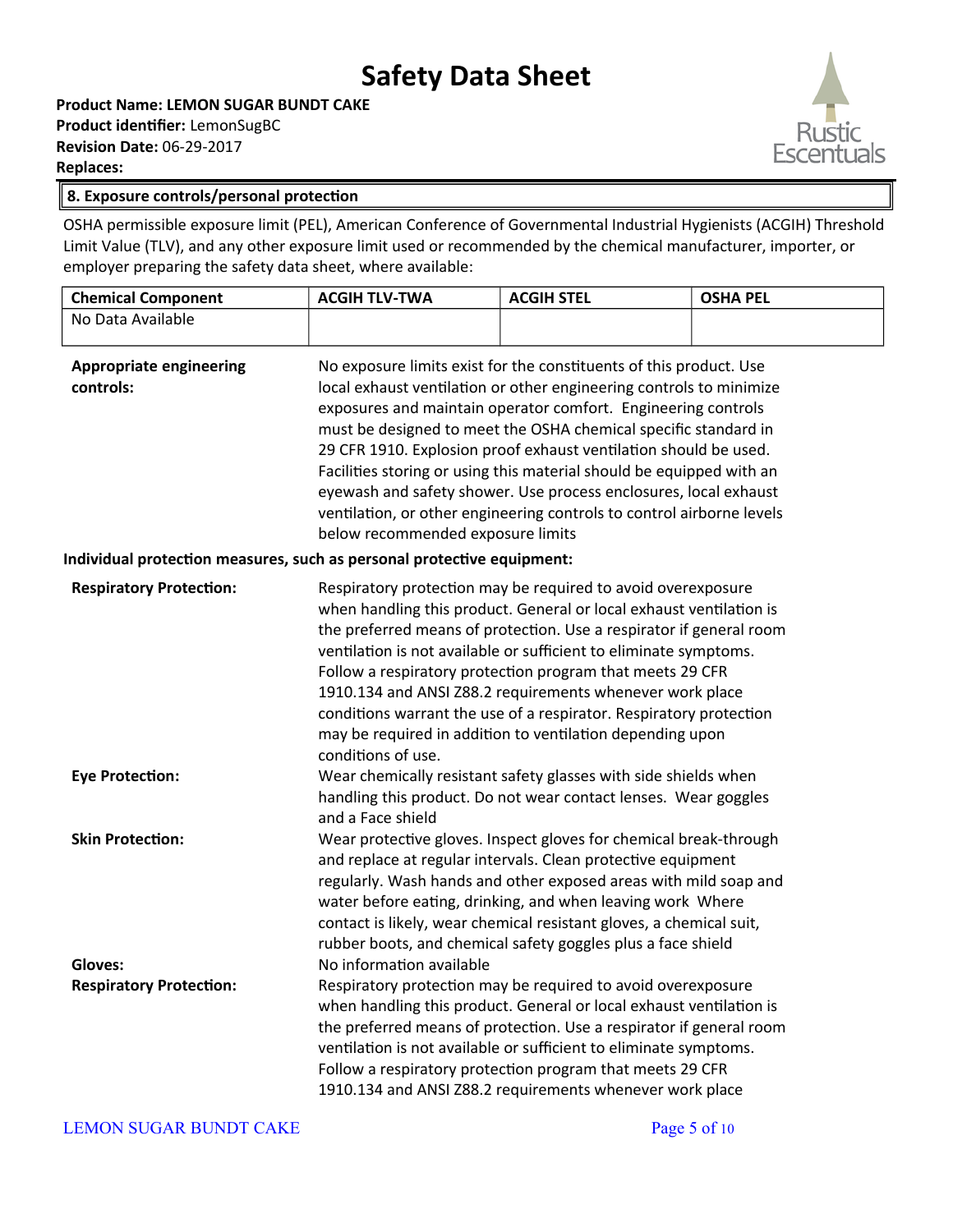**Product Name: LEMON SUGAR BUNDT CAKE Product identifier:** LemonSugBC **Revision Date:** 06-29-2017



| <b>Replaces:</b>                   |                                                                                                                                                                                                                                                                                                                                                                                                                                                                                                        |
|------------------------------------|--------------------------------------------------------------------------------------------------------------------------------------------------------------------------------------------------------------------------------------------------------------------------------------------------------------------------------------------------------------------------------------------------------------------------------------------------------------------------------------------------------|
|                                    | conditions warrant the use of a respirator. Respiratory protection<br>may be required in addition to ventilation depending upon<br>conditions of use.                                                                                                                                                                                                                                                                                                                                                  |
| <b>Other Protective Equipment:</b> | Wear goggles and a Face shield Where contact is likely, wear<br>chemical resistant gloves, a chemical suit, rubber boots, and<br>chemical safety goggles plus a face shield                                                                                                                                                                                                                                                                                                                            |
| <b>General Hygiene Conditions:</b> | As with all chemicals, good industrial hygiene practices should be<br>followed when handling this material. Avoid contact with material,<br>avoid breathing dusts or fumes, use only in a well ventilated area.<br>Wash thoroughly after handling Do not get in eyes, on skin and<br>clothing Use spark-proof tools and explosion-proof equipment<br>Ground and bond containers when transferring material "Empty"<br>containers retain product residue (liquid and/or vapor) and can be<br>dangerous. |

## **9. Physical and chemical properties**

### **Appearance (physical state, color, etc.):**

| Liquid                                               |
|------------------------------------------------------|
| Very pale yellow                                     |
| Comparable to Standard                               |
| Not determined                                       |
| Not Available                                        |
| $-101$ º F                                           |
| 176                                                  |
| 150 º F                                              |
| Not Available                                        |
| No Data Available                                    |
| <b>Upper/lower flammability or explosive limits:</b> |
|                                                      |
| Not Available                                        |
| Not Available                                        |
| >1                                                   |
| 0.9921                                               |
| Soluble in water- No                                 |
| 255°                                                 |
| 324                                                  |
| No Data Available                                    |
| 18.74                                                |
| No Data Available                                    |
| 8.278                                                |
|                                                      |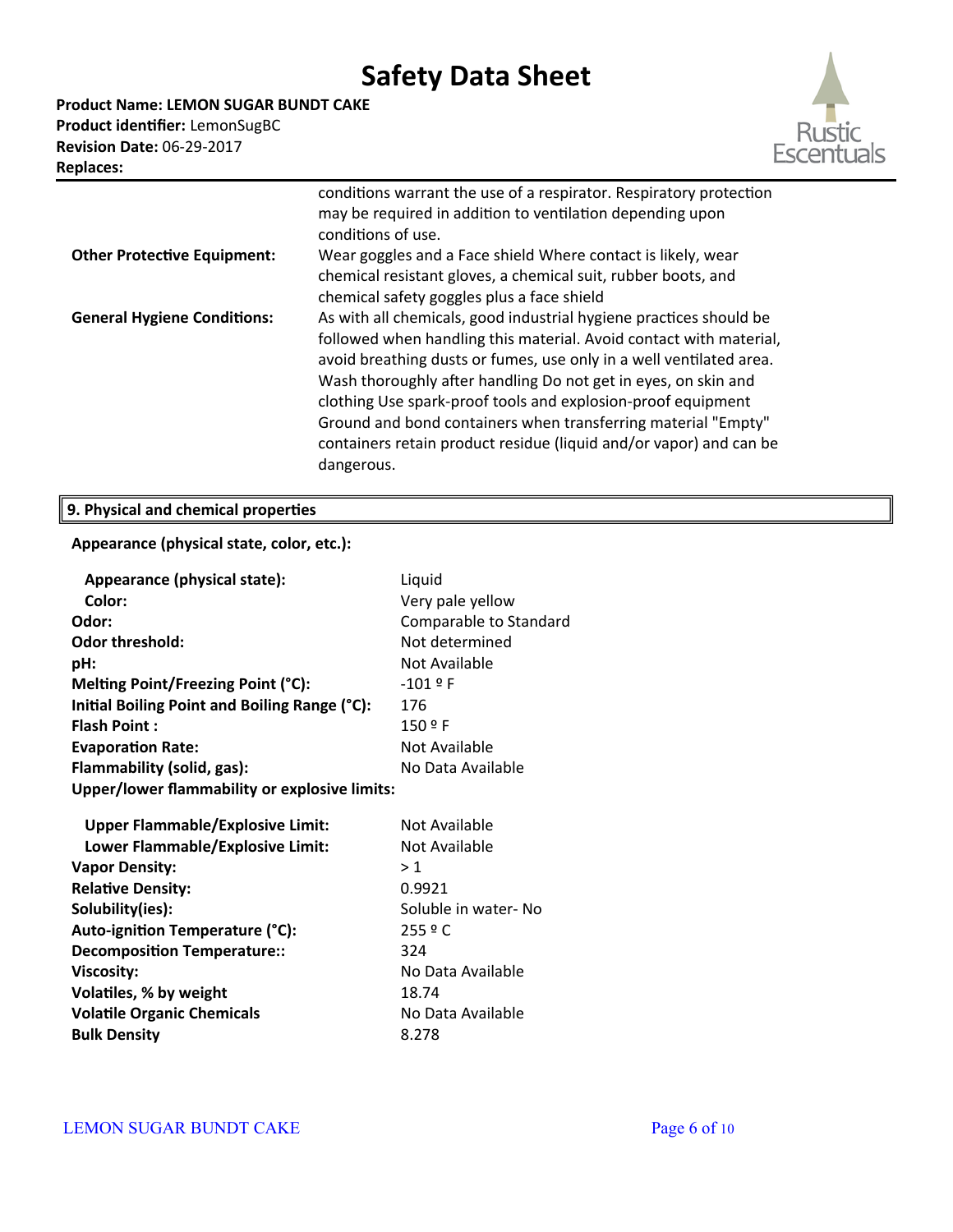**Product Name: LEMON SUGAR BUNDT CAKE Product identifier:** LemonSugBC **Revision Date:** 06-29-2017 **Replaces:** 



### **10. Stability and reactivity**

| <b>Reactivity:</b>                | No Data Available                                                   |
|-----------------------------------|---------------------------------------------------------------------|
| <b>Chemical stability:</b>        | Stable under normal conditions.                                     |
| <b>Possibility of hazardous</b>   | No Data Available                                                   |
| reactions:                        |                                                                     |
| Conditions to avoid (e.g., static | Temperatures above flash point in combination with sparks, open     |
| discharge, shock, or vibration):  | flames, or other sources of ignition. Heat flame sparks Extremes of |
|                                   | temperature direct sunlight.                                        |
| Incompatible materials:           | Strong oxidizing agents Acid chlorides Acid anhydrides              |
| <b>Hazardous decomposition</b>    | Carbon dioxide Carbon monoxide Carbon Oxides                        |
| products:                         |                                                                     |

### **11. Toxicological information**

| Information on the likely routes<br>of exposure (inhalation,                           | No Data Available                                                                                                                                                                           |
|----------------------------------------------------------------------------------------|---------------------------------------------------------------------------------------------------------------------------------------------------------------------------------------------|
| ingestion, skin and eye contact):<br>Symptoms related to the<br>physical, chemical and | No Data Available                                                                                                                                                                           |
| toxicological characteristics:<br><b>Target Organs Potentially</b>                     | No Data Available                                                                                                                                                                           |
| <b>Affected by Exposure:</b><br><b>Chemical Interactions That</b>                      | None Known                                                                                                                                                                                  |
| <b>Change Toxicity:</b>                                                                |                                                                                                                                                                                             |
|                                                                                        | Delayed and immediate effects and also chronic effects from short- and long-term exposure:                                                                                                  |
| <b>Immediate (Acute) Health Effects by Route of Exposure:</b>                          |                                                                                                                                                                                             |
| <b>Inhalation Irritation:</b><br><b>Skin Contact:</b>                                  | Can cause respiratory irritation.<br>Can cause moderate skin irritation, defatting, and dermatitis. Not likely to cause<br>permanent damage. May cause sensitization.                       |
| <b>Eye Contact:</b>                                                                    | Minimal hazard in normal industrial use. May cause gastrointestinal discomfort<br>Can cause moderate irritation, tearing and reddening, but not likely to permanently<br>injure eye tissue. |
| <b>Ingestion Irritation:</b>                                                           | Irritating to mouth, throat, and stomach. Can cause abdominal discomfort, nausea,<br>vomiting and diarrhea.                                                                                 |
| <b>Ingestion Toxicity:</b>                                                             | Harmful if swallowed.                                                                                                                                                                       |
| Long-Term (Chronic) Health Effects:                                                    |                                                                                                                                                                                             |
| Carcinogenicity:                                                                       | None of the substances have been shown to cause cancer in long term animal<br>studies. Not a carcinogen according to NTP, IARC, or OSHA.                                                    |
| <b>Reproductive and</b><br><b>Developmental Toxicity:</b>                              | No data available to indicate product or any components present at greater than<br>0.1% may cause birth defects.                                                                            |
| <b>Mutagenicity:</b><br><b>LEMON SUGAR BUNDT CAKE</b>                                  | No data available to indicate product or any components present at greater than<br>Page 7 of 10                                                                                             |
|                                                                                        |                                                                                                                                                                                             |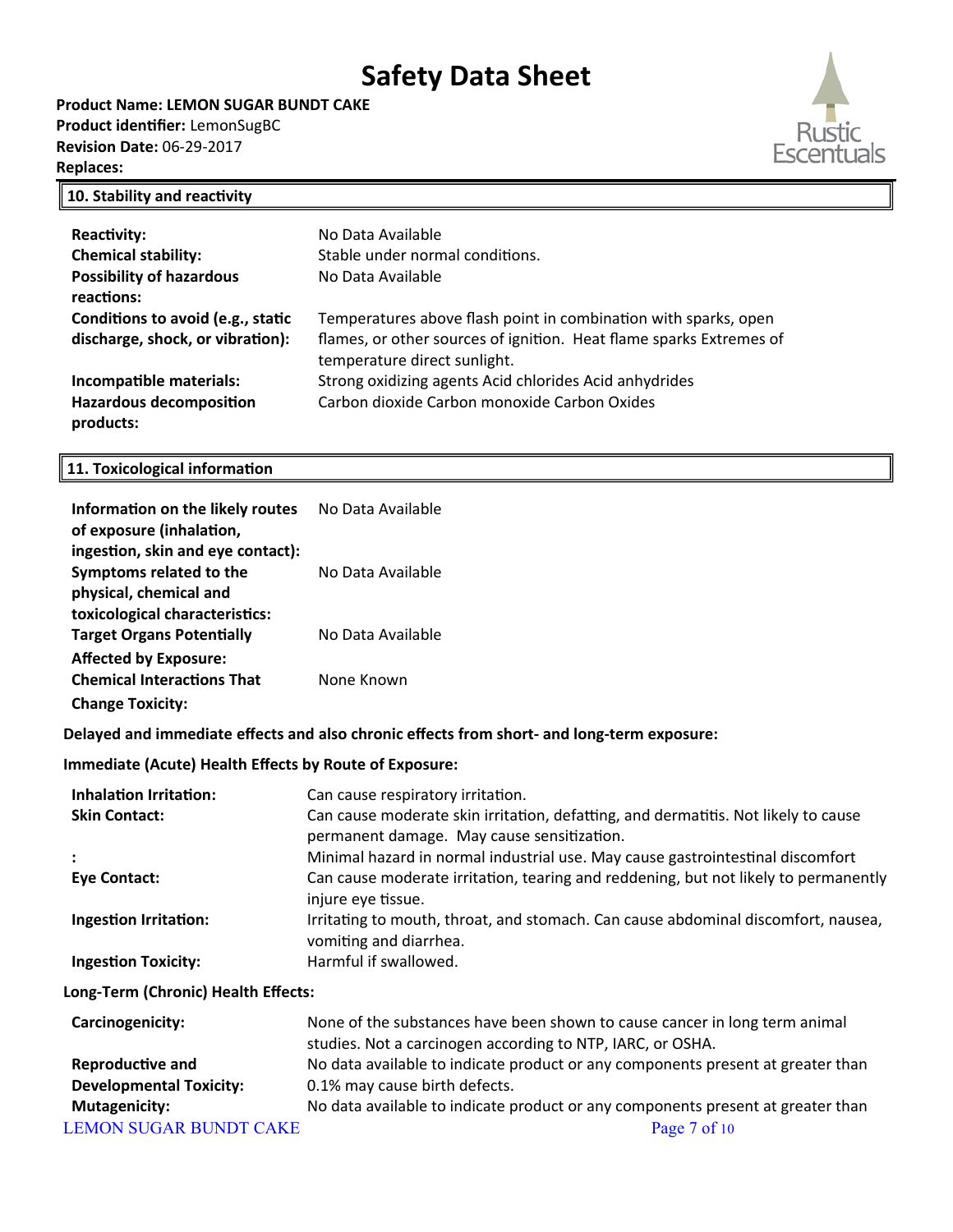**Product Name: LEMON SUGAR BUNDT CAKE Product identifier:** LemonSugBC **Revision Date:** 06-29-2017 **Replaces:** 



|                         | 0.1% is mutagenic or genotoxic.                                                    |
|-------------------------|------------------------------------------------------------------------------------|
| Inhalation:             | Upon prolonged and/or repeated exposure, can cause moderate respiratory            |
|                         | irritation, dizziness, weakness, fatigue, nausea and headache.                     |
| <b>Skin Contact:</b>    | Upon prolonged or repeated contact, can cause moderate skin irritation, defatting, |
|                         | and dermatitis. Not likely to cause permanent damage.                              |
| <b>Skin Absorption:</b> | Upon prolonged or repeated exposure, minimal hazard in normal industrial use.      |
|                         | May cause gastrointestinal discomfort.                                             |

### **Numerical measures of toxicity (such as acute toxicity estimates) Component Toxicology Data**

| <b>Chemical Component</b> | Oral LD50 | <b>Dermal LD50</b> | <b>Inhalation LC50</b> |
|---------------------------|-----------|--------------------|------------------------|
| No data available         |           |                    |                        |

**Whether the hazardous chemical is listed in the National Toxicology Program (NTP) Report on Carcinogens (latest edition) or has been found to be a potential carcinogen in the International Agency for Research on Cancer (IARC) Monographs (latest edition), or by OSHA**

| <b>Chemical Name</b> | <b>OSHA Carcinogen</b> | <b>IARC Carcinogen</b> | <b>NTP Carcinogen</b> |
|----------------------|------------------------|------------------------|-----------------------|
| No Data Available    |                        |                        |                       |

### **12. Ecological information**

**Ecotoxicity (aquatic and terrestrial, where available):** This material is not expected to be harmful to the ecology.

### **Ecological Toxicity Data**

| <b>Chemical Component</b> | <b>Aquatic EC50</b><br>Crustacea | <b>Aquatic ERC50 Algae</b> | <b>Aquatic LC50 Fish</b> |
|---------------------------|----------------------------------|----------------------------|--------------------------|
| No Data Available         |                                  |                            |                          |

| Persistence and degradability:    | No Data Available |
|-----------------------------------|-------------------|
| <b>Bioaccumulative potential:</b> | No Data Available |
| <b>Mobility in soil:</b>          | No Data Available |
| Other adverse effects (such as    | No Data Available |
| hazardous to the ozone layer):    |                   |

#### **13. Disposal considerations**

**Description of waste residues and information on their safe handling and methods of disposal, including the disposal of any contaminated packaging Description of waste residues:** Spent or discarded material may be a hazardous waste. **Safe Handling of Waste:** No Data Available **Waste treatment methods** DO NOT DUMP INTO ANY SEWERS, ON THE GROUND, OR INTO

### LEMON SUGAR BUNDT CAKE Page 8 of 10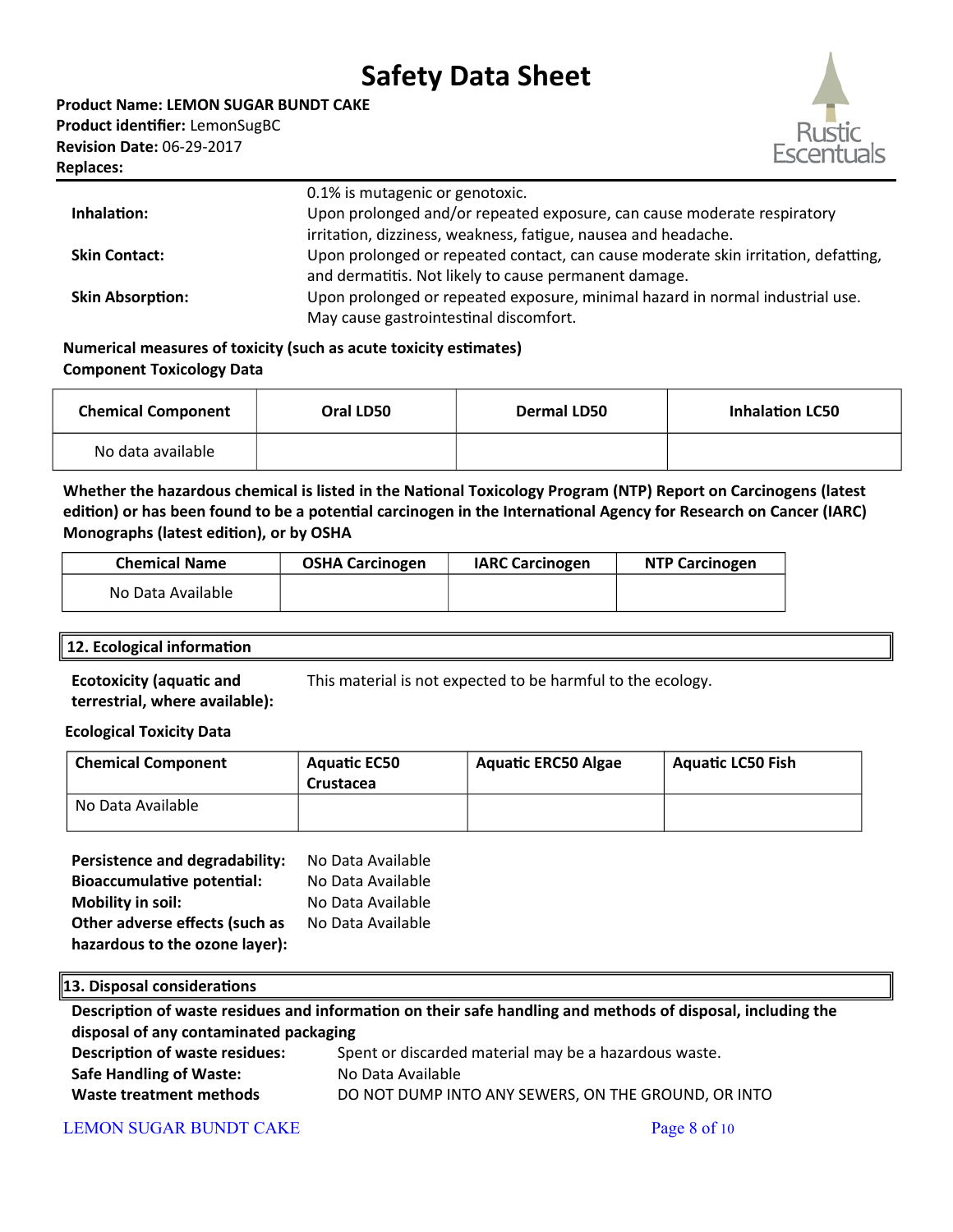**Product Name: LEMON SUGAR BUNDT CAKE**

**Product identifier:** LemonSugBC **Revision Date:** 06-29-2017 **Replaces:** 



| nepiaces.                                                                                                        |                                                                                                                                                                                                                                                                                                                                                                                                                                                                                                                                                                                                                                                                                                                                                                                                                                                                                                                                                                                                                                                                                |
|------------------------------------------------------------------------------------------------------------------|--------------------------------------------------------------------------------------------------------------------------------------------------------------------------------------------------------------------------------------------------------------------------------------------------------------------------------------------------------------------------------------------------------------------------------------------------------------------------------------------------------------------------------------------------------------------------------------------------------------------------------------------------------------------------------------------------------------------------------------------------------------------------------------------------------------------------------------------------------------------------------------------------------------------------------------------------------------------------------------------------------------------------------------------------------------------------------|
| (including packaging):                                                                                           | ANY BODY OF WATER. All disposal practices must be in<br>compliance with all Federal, State/Provincial and local laws and<br>regulations. Regulations may vary in different locations. Waste<br>characterizations and compliance with applicable laws are the<br>sole responsibility of the waste generator. As your supplier, we<br>have no control over the management practices or<br>manufacturing processes of parties handling or using this<br>material. The information presented here pertains only to the<br>product when used as intended, according to this MSDS. For<br>unused and uncontaminated product, the preferred options<br>include sending to a licensed and permitted incinerator or other<br>thermal destruction device. Various federal, state or provincial<br>agencies may have specific regulations concerning the<br>transportation, handling, storage, use or disposal of this product<br>which may not be covered in this MSDS. The user shall have to<br>review these regulations to ensure full compliance with all<br>applicable regulations. |
| 14. Transport information                                                                                        |                                                                                                                                                                                                                                                                                                                                                                                                                                                                                                                                                                                                                                                                                                                                                                                                                                                                                                                                                                                                                                                                                |
| <b>US DOT Ground Shipping</b><br>Description:<br>IATA Shipping Description:<br><b>IMDG Shipping Description:</b> | Not Restricted<br>Not Restricted<br>Not Restricted                                                                                                                                                                                                                                                                                                                                                                                                                                                                                                                                                                                                                                                                                                                                                                                                                                                                                                                                                                                                                             |
|                                                                                                                  |                                                                                                                                                                                                                                                                                                                                                                                                                                                                                                                                                                                                                                                                                                                                                                                                                                                                                                                                                                                                                                                                                |
| 15. Regulatory information                                                                                       |                                                                                                                                                                                                                                                                                                                                                                                                                                                                                                                                                                                                                                                                                                                                                                                                                                                                                                                                                                                                                                                                                |
|                                                                                                                  | Safety, health and environmental regulations specific for the product in question                                                                                                                                                                                                                                                                                                                                                                                                                                                                                                                                                                                                                                                                                                                                                                                                                                                                                                                                                                                              |
| <b>TSCA Status:</b><br><b>California Prop 65:</b>                                                                | All components in this product are on the TSCA Inventory.<br>Does not contain any chemicals listed on California Proposition<br>65.                                                                                                                                                                                                                                                                                                                                                                                                                                                                                                                                                                                                                                                                                                                                                                                                                                                                                                                                            |
| <b>Regulated Components:</b>                                                                                     |                                                                                                                                                                                                                                                                                                                                                                                                                                                                                                                                                                                                                                                                                                                                                                                                                                                                                                                                                                                                                                                                                |

| <b>Chemical Component</b> | <b>CAS</b> number and<br>other unique<br>identifiers | Regulation         | % Range |
|---------------------------|------------------------------------------------------|--------------------|---------|
| None Listed               |                                                      | California Prop 65 |         |
|                           |                                                      | Cancer             |         |
| None Listed               |                                                      | California Prop 65 |         |
|                           |                                                      | Developmental      |         |
| None Listed               |                                                      | California Prop 65 |         |
|                           |                                                      | Reproductive       |         |

LEMON SUGAR BUNDT CAKE Page 9 of 10